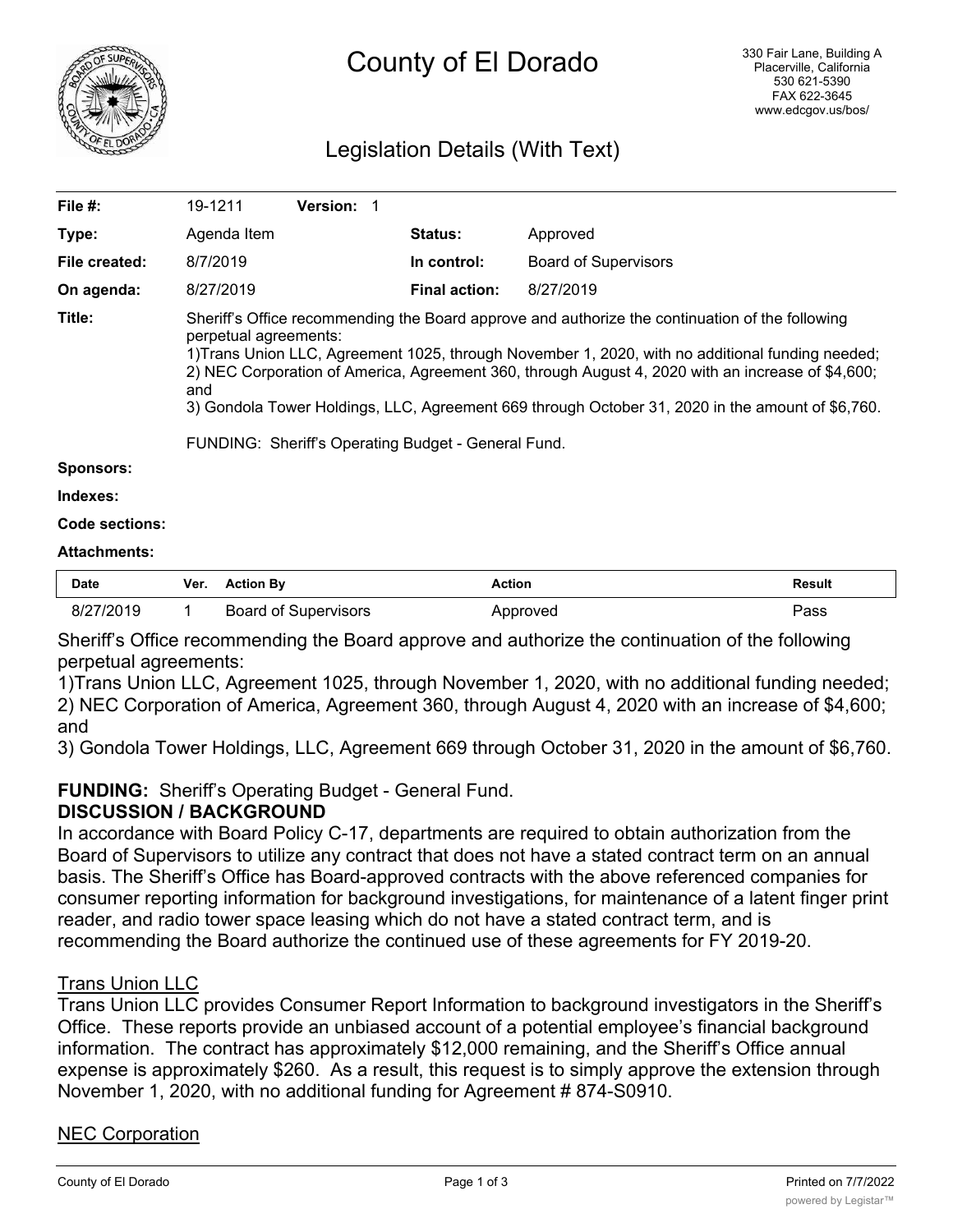On January 17, 2014, the Board signed perpetual Maintenance Agreement No. 184-O1410 with NEC Corporation of America for maintenance of a Latent Finger Print Reader for the term August 5, 2013 to August 4, 2014. This request is to continue that Agreement for another successive year term to August 4, 2020, and increase Agreement # 360 in the amount of \$4,600 plus special maintenance service charges on an as needed basis.

### Gondola Tower Holdings LLC

On November 1, 1999, the Board signed perpetual Agreement # 356-O0010 with Spectrum Resources Towers, L.P, for lease of radio tower space for the Sheriff's Communications Unit. The company name has been changed over the years, and the current name is Gondola Tower Holdings LLC. This request is to continue the Agreement for another successive year term to October 31, 2020, and increase the Agreement by \$6,760 for annual rent.

# **ALTERNATIVES**

N/A

## **PRIOR BOARD ACTION**

Trans Union Agreement 874-S0910 (FENIX #1025) was originally approved by the Board on August 18, 2009 and was approved for renewal on October 5, 2010 on Legistar Item 09-1040. It was then taken back for approval of renewal on November 15, 2011, December 11, 2012, October 8, 2013, November 4, 2014, July 21, 2015, June 28, 2016, and June 27, 2017 on Legistar # 11-1251, and September 11, 2018 on Legistar # 18- 1284.

NEC Corporation Agreement #184-O1410 (FENIX #360) was approved by the Board on February 4, 2014, Legistar # 14-0142. It was then taken back for approval of renewal on September 16, 2014, and the last approval was on May 18, 2018, Legistar # 18-0631.

Gondola Tower Holdings (Global Tower) Agreement 356-O0010 (FENIX #669) was originally approved by the Board on November 1, 1999. It was then taken back for Amendments and approval of renewal on September 18, 2007, Legistar # 07-1339, February 10, 2009, Legistar # 09-0122, December 7, 2010, Legistar # 10-1226, December 8, 2015, October 25, 2016, October 24, 2017 on Legistar Item 06-0733, and on September 11, 2018, Legistar # 18-1284.

### **OTHER DEPARTMENT / AGENCY INVOLVEMENT**

Procurement and Contracts

# **CAO RECOMMENDATION / COMMENTS**

Approve as recommended.

# **FINANCIAL IMPACT**

No Change to Net County Cost. The expenses are budgeted in the Sheriff's annual operating budget.

### **CLERK OF THE BOARD FOLLOW UP ACTIONS** N/A

# **STRATEGIC PLAN COMPONENT**

Public Safety

# **CONTACT**